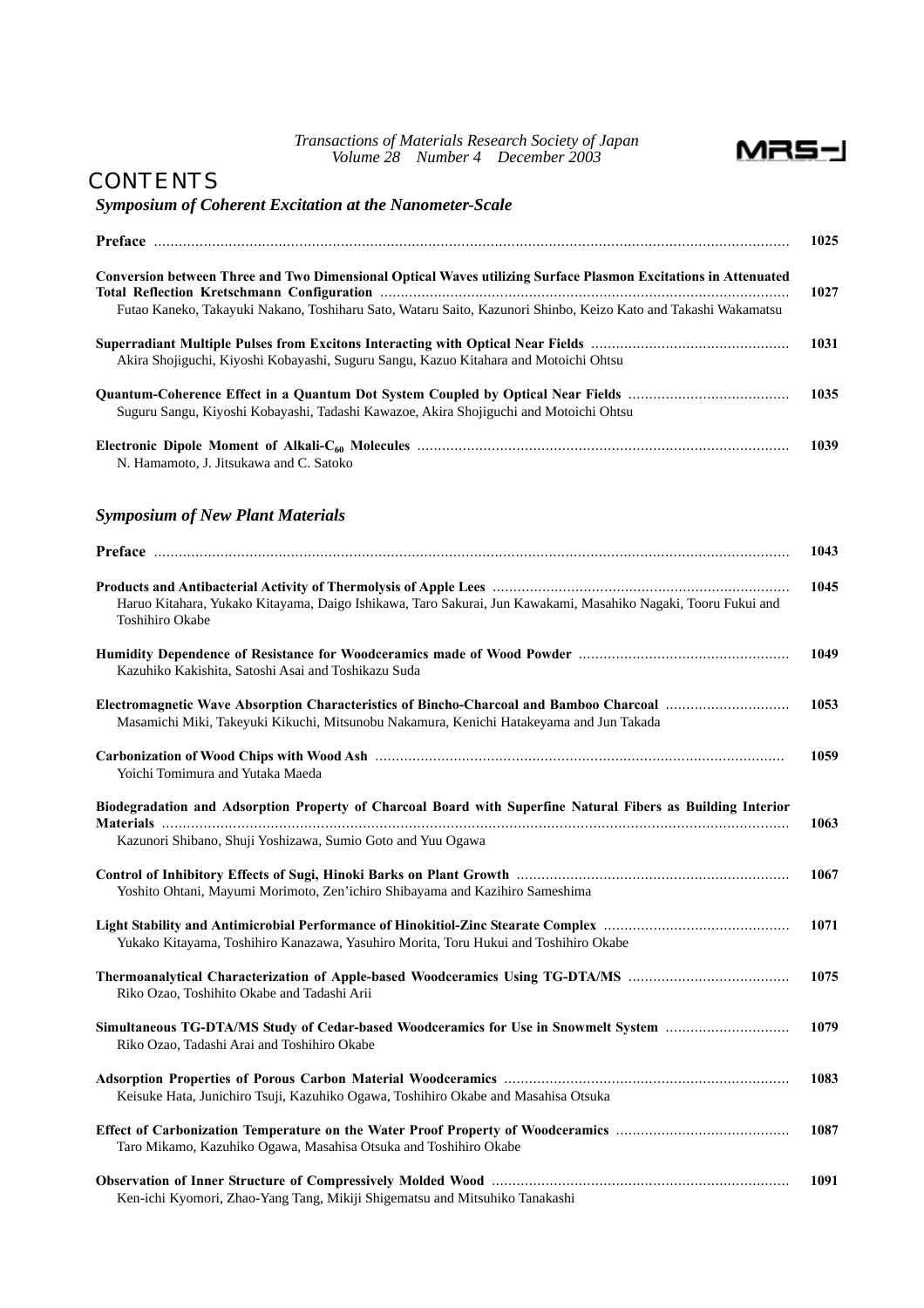| Multi-Purpose Utilization of Woody Resources by Compressive Molding with High-Pressure Steam<br>Ken-ichi Kyomori, Siaw Onwona-Agyeman, Mikiji Shigematsu, Yoshihiko Shinoda and Mitsuhiko Tanahashi | 1095 |
|-----------------------------------------------------------------------------------------------------------------------------------------------------------------------------------------------------|------|
| Kazunori Shibano, Kyoko Kamiya, Shuji Yoshizawa and Osami Sugawa                                                                                                                                    | 1099 |
| <b>Symposium of Sputter Deposition Technology</b>                                                                                                                                                   |      |
|                                                                                                                                                                                                     | 1103 |
| Low Temperature Sputter-Deposition of Ni-Zn Ferrite Thin-Films Using Electron-Cyclotron-Resonance Microwave                                                                                         | 1105 |
| H. Wada, S. Yamamoto, H. Kurisu, M. Matsuura and Y. Shimosato                                                                                                                                       |      |
| Preparation of Co-containing Spinel Ferrite / Ni-Zn Ferrite Thin-Film Double-Layered Perpendicular Recording                                                                                        | 1109 |
| Hirofumi Kuniki, Setsuo Yamamoto, Hirofumi Wada, Hiroki Kurisu and Mitsuru Matsuura                                                                                                                 |      |
| Kiyoshi Ishii, Taro Satomi and Akira Irino-uchi                                                                                                                                                     | 1113 |
| Growth of LBMO Thin Films by Ion Beam Sputtering - Crystallinities and Ferromagnetic Resonance<br>Shin-ichi Iwasaki, Kouji Yoshii, Michi Ogata, Saji Augustine and Tamio Endo                       | 1117 |
| Preparation of Perovskite Bi-Sr-Ca-Cu-O Thin Films by Ion Beam Sputtering: Effects of Oxygen Molecules and                                                                                          | 1121 |
| S. Uthayakumar, Shin-ichi Iwasaki, Kouji Yoshii, A. Gufran, R. Dhanasekaran and Tamio Endo                                                                                                          |      |
| Depositions of YBCO Thin Films by Ion Beam Sputtering: a-c Orientations, Crystallinities and In-plane                                                                                               | 1125 |
| Kouji Yoshii, Shin-ichi Iwasaki, Takahisa Sakurada and Tamio Endo                                                                                                                                   |      |
| Tomoki Takahashi, Takayuki Nakano, Yoichi Hoshi and Hidehiko Shimizu                                                                                                                                | 1129 |
| Sin-iti Kitazawa and Shunya Yamamoto                                                                                                                                                                | 1133 |
| Hiro-omi Kato, Kentaro Funatsu and Yoichi Hoshi                                                                                                                                                     | 1137 |
| Marked Effects of Bias-Sputtering on the Resistivity of ITO Films Prepared by Gas Flow Sputtering<br>Kiyoshi Ishii, Katsuyuki Kikkawa and Masakatsu Wakairo                                         | 1141 |
| Effect of Coating Processes on Residual Stress and Adhesive Strength of Ti/TiN Film Deposited by Unbalanced<br>Masaharu Uemura and Mitsuyasu Yatsuzuka                                              | 1145 |
| Measurement of Specific Contact Resistivity of TaN <sub>x</sub> Resistor Films Deposited by Reactive Sputtering<br>Motoki Obata, Teruyuki Sakuda, Katsuya Abe, Rinpei Hayashibe and Kiichi Kamimura | 1149 |
| <b>Sputter Etching of Si Substrate to Synthesize Highly Oriented</b><br>Sin Igarashi, Toshinobu Katsumata, Masaharu Haraguchi, Takeru Saito, Kenji Yamaguchi, Hiroyuki Yamamoto and<br>Kiichi Hojou | 1153 |
| K. Sasaki, T. Ikeda, M. Kitai, H. Konta and T. Hata                                                                                                                                                 | 1157 |
| Ultrathin Au Films with Ultraviolet Transparency and Conductivity Deposited by Dual Ion Beam Sputtering<br>Satoshi Iwatsubo                                                                         | 1161 |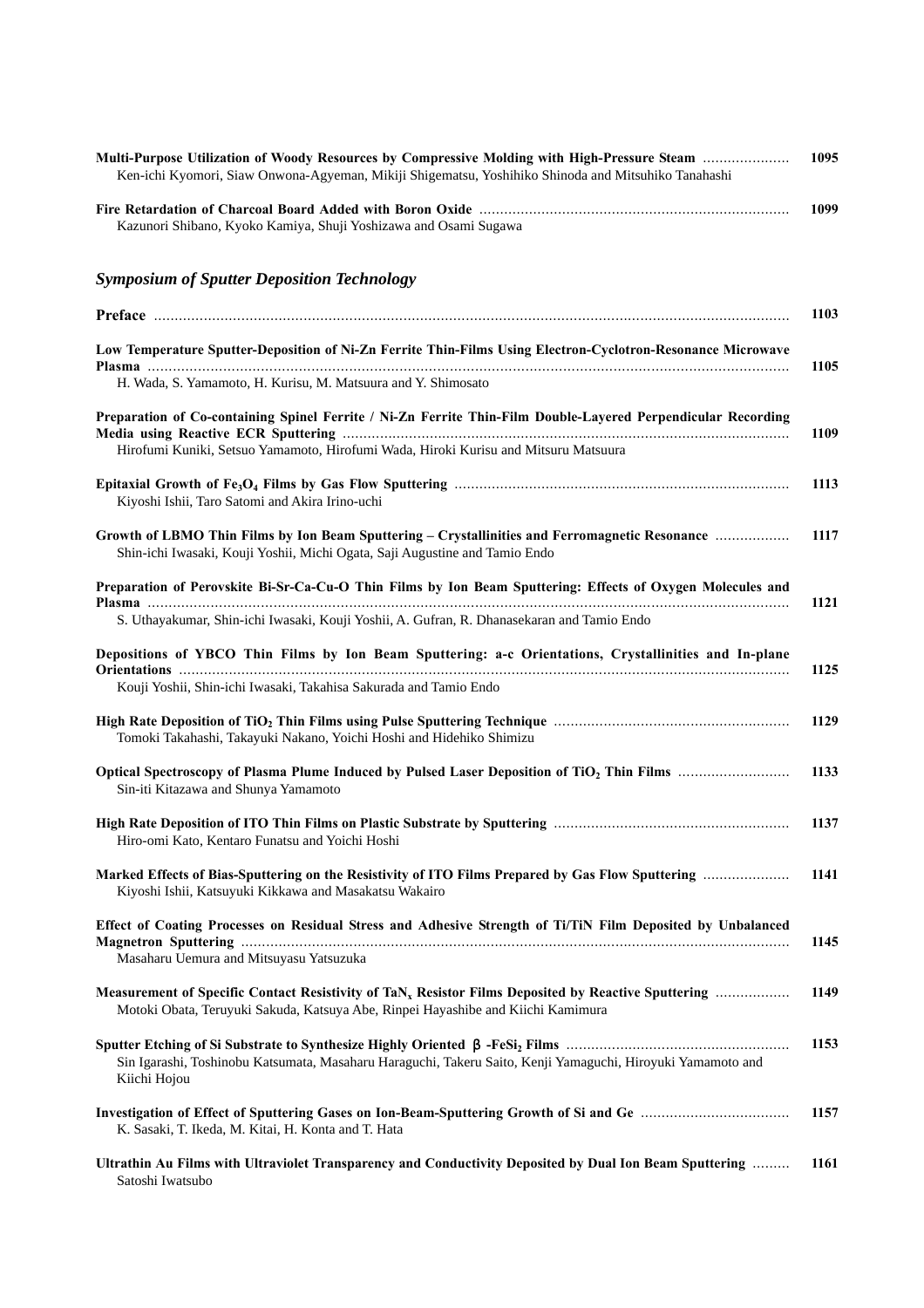| Junichi Sayama, Mutsumi Tanaka, Jun Kawaji, Toru Asahi, Satoshi Matsunuma and Tetsuya Osaka                                                                                       | 1165 |
|-----------------------------------------------------------------------------------------------------------------------------------------------------------------------------------|------|
| Yohei Kon and Yoichi Hoshi                                                                                                                                                        | 1169 |
| Morphology and Magnetic Characteristics in Initial Growth Stage of Fe Films Deposited by Dual Ion Beam                                                                            | 1173 |
| Satoshi Iwatsubo                                                                                                                                                                  |      |
| Preparation of Nanocrystalline Fe Films by Low Energy Cluster Deposition Using a Sputter Cluster Source<br>Kiyoshi Ishii, Yuki Saito and Takehiko Hihara                          | 1177 |
| <b>Symposium of Materials' Frontier</b>                                                                                                                                           |      |
|                                                                                                                                                                                   | 1181 |
| Magnetotransport Properties of Magnatite Ceramics with Non-Stoichiometric Composition $(La_{0.6}Sr_{0.4})_{1-x}MnO_3$                                                             | 1083 |
| Minoru Takemoto, Toshihiro Onodera and Hiroyuki Ikawa                                                                                                                             |      |
| Effects of Atmospheric Gas Pressure on Particle Size Distribution of Nanosized Powders Synthesized by Pulsed                                                                      | 1187 |
| Chuhyun Cho, Keiichi Murai, Tsuneo Suzuki, Hisayuki Suematsu, Weihua Jiang and Kiyoshi Yatsui                                                                                     |      |
| Dongfeng Xue and Kenji Kitamura                                                                                                                                                   | 1191 |
| Dongfeng Xue and Kenji Kitamura                                                                                                                                                   | 1195 |
| Masato Uehara, Naoya Enomoto and Junichi Hojo                                                                                                                                     | 1199 |
| Atsushi Kohno, Hideo Sakamoto, Fumitake Ishitsu and Kazuhiro Matuo                                                                                                                | 1203 |
| Ultra Water-Repellent Surface Resulting from Complicated Microstructure of SiO <sub>2</sub> nano particles<br>Takuji Soeno, Kouhei Inokuchi and Seimei Shiratori                  | 1207 |
| Takashi Mitsui and Seimei Shiratori                                                                                                                                               | 1211 |
| Jun Tamaki, Kenji Yuda, Dai Matsushiro, Yoshifumi Yamamoto and Masao Matsuoka                                                                                                     | 1215 |
| S. Yang, X. Chen and S. Motojima                                                                                                                                                  | 1219 |
| Hiroaki Bessho, Miwa Oomori, Eriko Shimada and Yasuro Ikuma                                                                                                                       | 1223 |
| Akira Kishimoto, Yuko Masuda and Satoru Fujitsu                                                                                                                                   | 1227 |
| Effect of Electric Field on Creep Behavior of Dispersion Strengthened Ion Conductive Zirconia Ceramics<br>Akira Kishimoto, Hidenobu Deguchi, Shingo Hirano and Yoshinobu Nakamura | 1231 |
| Influence of Interlayer Materials on Mechanical Properties of SiC Matrix Laminated Ceramic Composites<br>Yang Zhou, Guangjiang Yuan, Linhu Du, Daming Chen and Junichi Hojo       | 1235 |